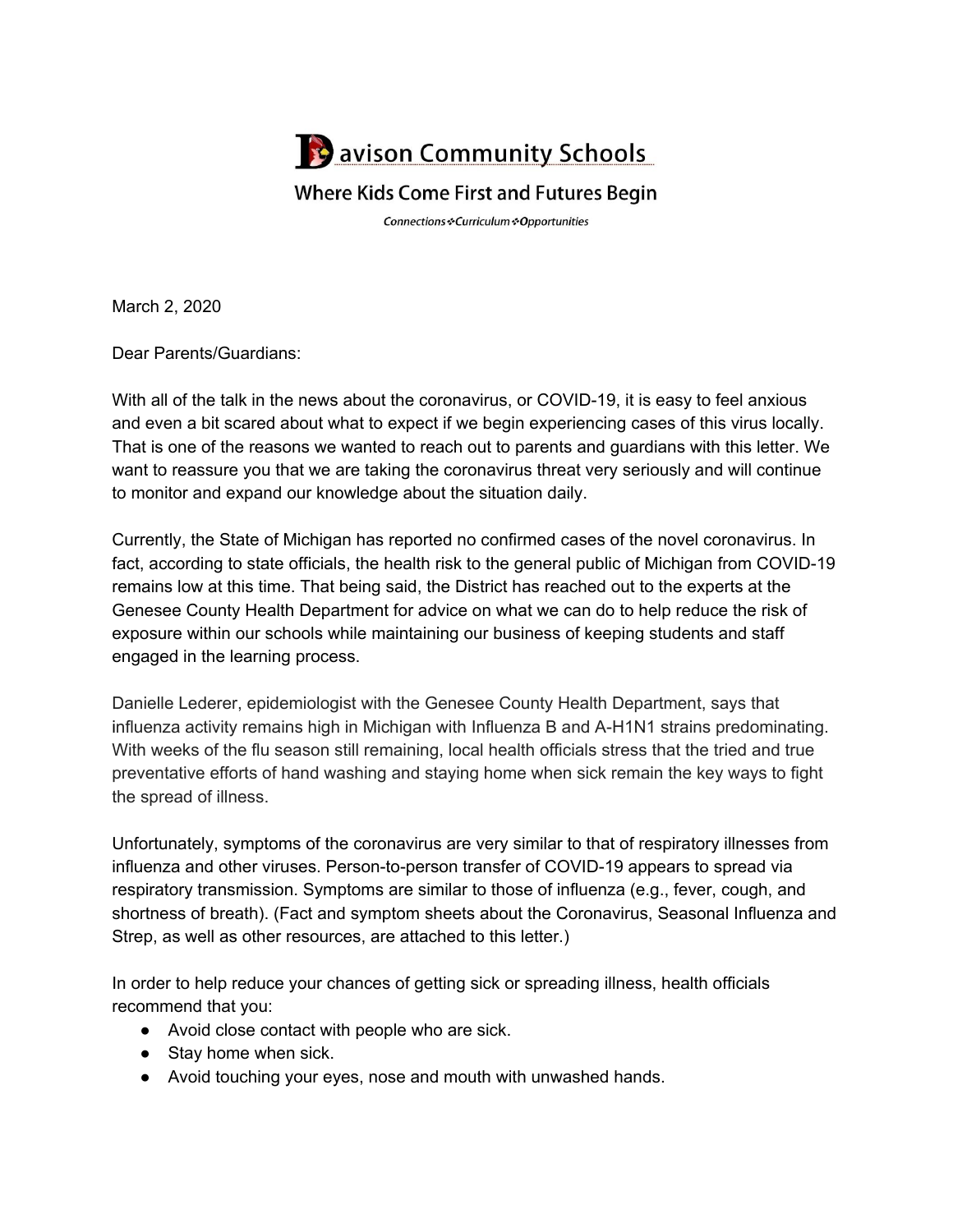- Wash your hands often with soap and water for at least 20 seconds. Use an alcohol-based hand sanitizer that contains at least 60% alcohol if soap and water are not available.
- Cover cough with a tissue or sleeve.
- If you have not already done so, get your flu shot to help avoid other seasonal respiratory illness.

At Davison Community Schools, we will be reviewing once again and reinforcing our "proper hand washing techniques" lessons that are already included in our health curriculum. In addition, signs reminding students to wash their hands and not touch their facial "T-zone" will be added in and near restrooms.

Approximately 10 years ago, the district installed hand sanitizing dispensers in hallways and common areas, near cafeterias and other strategic locations. We will continue to encourage students and staff to use these dispensers to help reduce the risk of illness.

As we have routinely done in the past, when we become aware of areas where an increased number of illnesses are being reported, our custodial team performs extra cleaning of that classroom, common area, etc.

We will also continue to seek the advice of and work with the Genesee County Health Department. Should we find ourselves in the position where we are forced to make a decision to exclude a student or staff member or to close schools altogether due to sickness, it will be thoroughly examined on a case-by-case basis and in coordination with our local health department.

Last week, Governor Whitmer announced the activation of the State Emergency Operations Center (SEOC) where state, local, and federal agencies will coordinate statewide readiness and communication related to COVID-19. The Michigan Department of Health and Human Services (MDHHS) will continue actively preparing, monitoring, and coordinating response activities through the SEOC and has developed a COVID-19 website located at [michigan.gov/coronavirus](https://www.michigan.gov/mdhhs/0,5885,7-339-71550_5104_97675---,00.html). It is updated regularly with the most current available information.

We will continue to share with you as more information becomes available. Thank you in advance for doing your part in helping to prevent the spread of illness by keeping your student home when he/she is sick and reinforcing good hand washing routines at home.

Kevin Brown **Superintendent** 

P.S. Please be aware that we have also heard reports of a virus of a different kind. It appears that some have taken advantage of the coronavirus situation through technology. Be vigilant